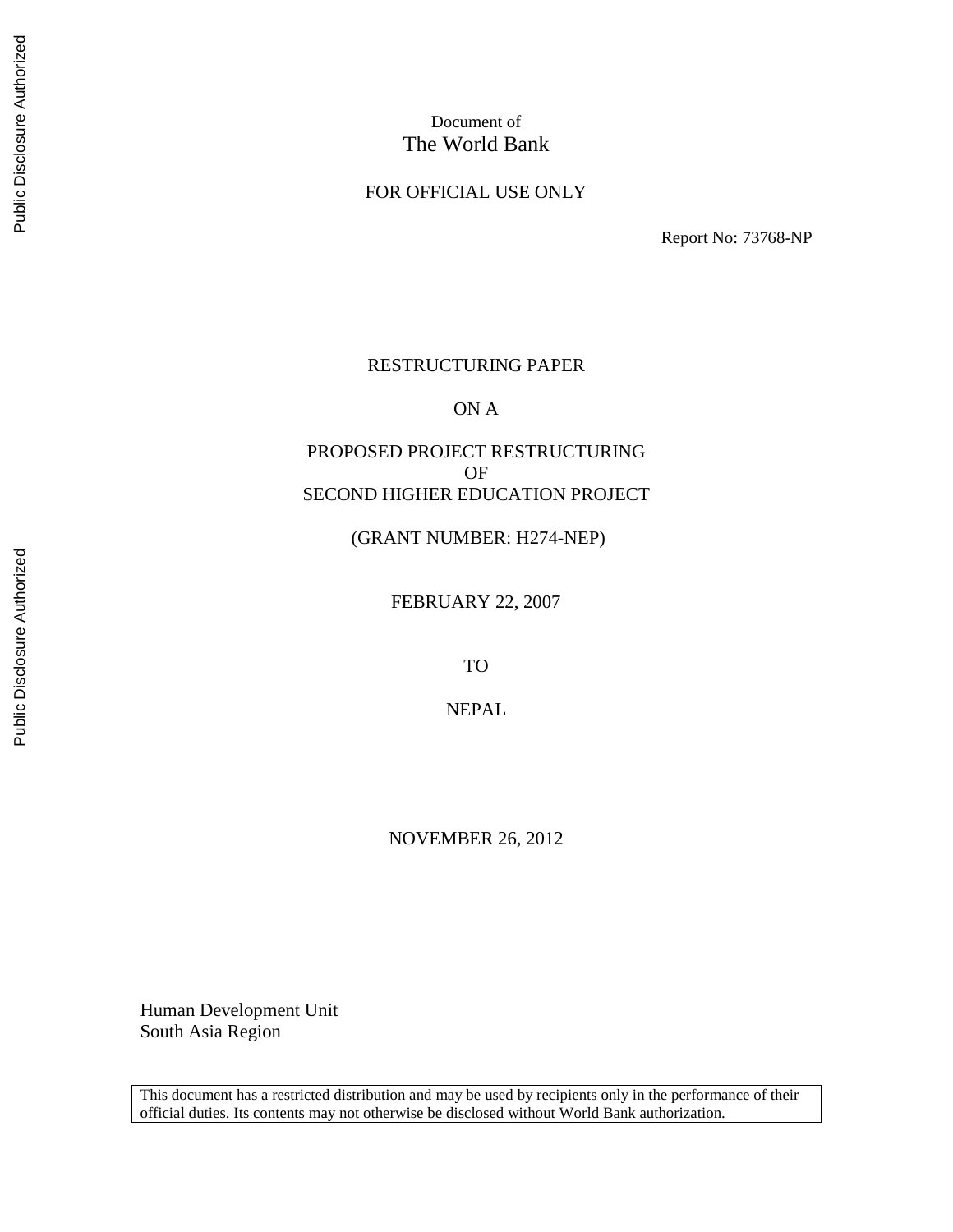# ABBREVIATIONS AND ACRONYMS

| <b>DOE</b>    | Department of Education                               |
|---------------|-------------------------------------------------------|
| <b>EMIS</b>   | <b>Educational Management Information System</b>      |
| EOP           | End of Project                                        |
| <b>GAAP</b>   | Governance and Accountability Action Plan             |
| <b>GON</b>    | Government of Nepal                                   |
| <b>IDA</b>    | <b>International Development Association</b>          |
| <b>JSDF</b>   | Japan Social Development Fund                         |
| <b>KPI</b>    | Key Performance Indicators                            |
| <b>MOE</b>    | Ministry of Education                                 |
| <b>MOU</b>    | Memorandum of Understanding                           |
| <b>MTR</b>    | Mid Term Review                                       |
| <b>NGO</b>    | Non Government Organization                           |
| <b>OFMG</b>   | <b>Operations and Financial Management Guidelines</b> |
| <b>PCL</b>    | Proficiency Certificate Level                         |
| <b>PDO</b>    | Project Development Objective                         |
| <b>PIC</b>    | <b>Project Implementation Council</b>                 |
| <b>PIO</b>    | Project Implementation Office                         |
| PIU           | Project Implementation Unit                           |
| <b>PMT</b>    | <b>Proxy-Means Testing</b>                            |
| <b>RMF</b>    | <b>Results and Monitoring Framework</b>               |
| QAA           | <b>Quality Assurance and Accreditation</b>            |
| <b>SDR</b>    | <b>Special Drawing Rights</b>                         |
| <b>SFAFDB</b> | Student Financial Assistance Fund Development Board   |
| <b>SHEP</b>   | <b>Second Higher Education Project</b>                |
| TU            | <b>Tribhuvan University</b>                           |
| <b>UGC</b>    | <b>University Grants Commission</b>                   |

|                                 | Sundararaman                 |
|---------------------------------|------------------------------|
| Task Team Leader:               | Mohan Prasad Aryal/Venkatesh |
| Sector Manager:                 | Amit Dar                     |
| Country Director:               | Ellen A. Goldstein           |
| <b>Regional Vice President:</b> | Isabel M. Guerrero           |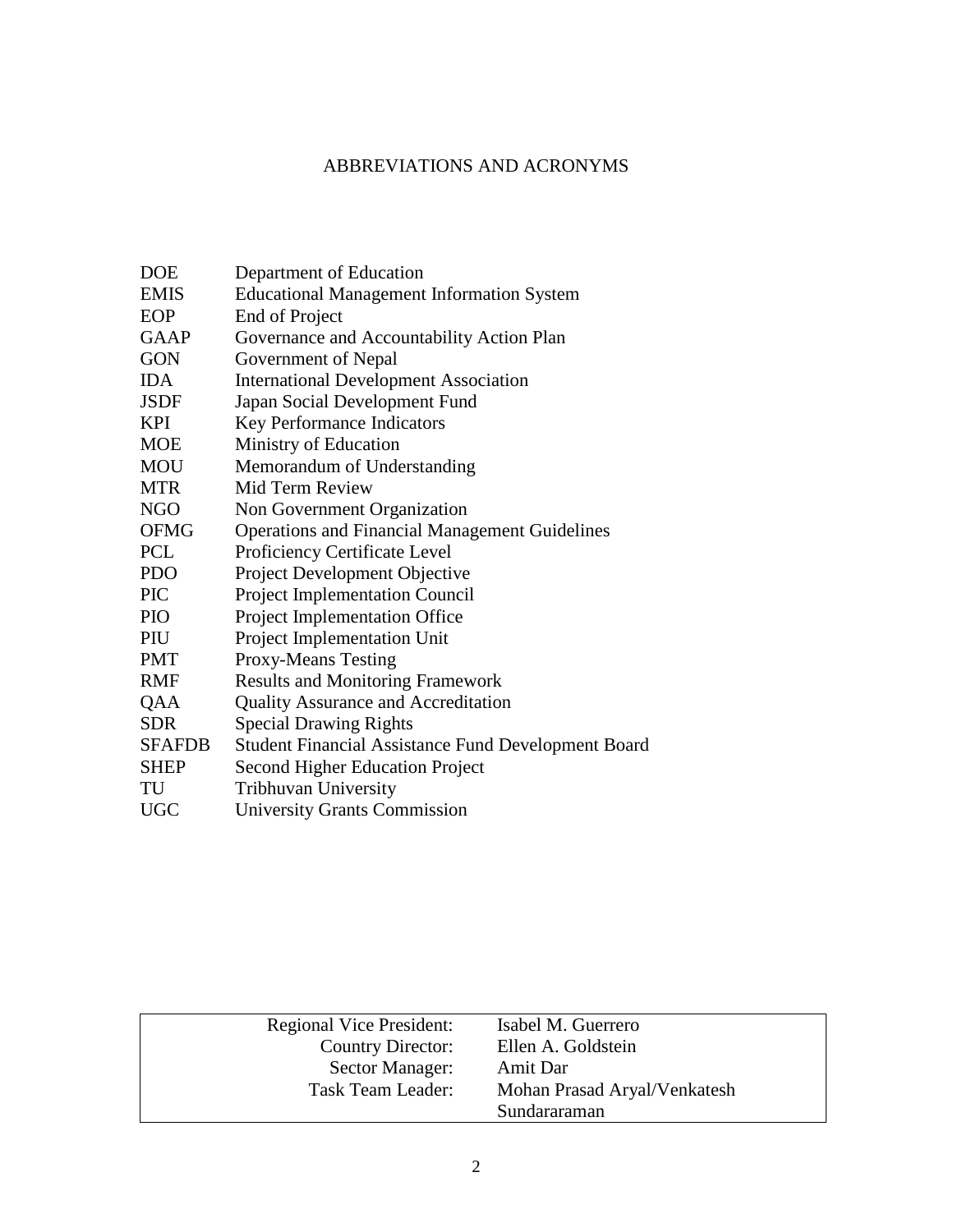# DATA SHEET

# **Restructuring**

**Restructuring Type: Level two**

Last modified on date : 11/20/2012

| 1. Basic Information                  |                                              |
|---------------------------------------|----------------------------------------------|
| Project ID & Name                     | P090967: NP: Second Higher Education Project |
| Country                               | Nepal                                        |
| <b>Task Team Leader</b>               | Venkatesh Sundararaman                       |
| Sector Manager/Director               | Amit Dar / Jesko Hentschel                   |
| <b>Country Director</b>               | Ellen A. Goldstein                           |
| Original Board Approval Date          | 02/22/2007                                   |
| <b>Original Closing Date:</b>         | 01/15/2014                                   |
| <b>Current Closing Date</b>           | 01/15/2014                                   |
| Proposed Closing Date [if applicable] |                                              |
| <b>EA</b> Category                    | C-Not Required                               |
| <b>Revised EA Category</b>            | C-Not Required-Not Required                  |
| <b>EA Completion Date</b>             |                                              |
| <b>Revised EA Completion Date</b>     |                                              |

| 2. Revised Financing Plan (US\$m) |          |                |
|-----------------------------------|----------|----------------|
| <b>Source</b>                     | Original | <b>Revised</b> |
| <b>BORR</b>                       | 0.25     | 0.30           |
| <b>IDA</b>                        | 0.00     | 0.00           |
| <b>IDAT</b>                       | 60.00    | 60.00          |
| <b>OLBC</b>                       | 19.36    | 17.11          |
| <b>Total</b>                      | 79.61    | 77.41          |

| <b>Borrower</b><br>$J_{\bullet}$ |                   |          |  |  |  |  |
|----------------------------------|-------------------|----------|--|--|--|--|
| <b>Organization</b>              | <b>Department</b> | Location |  |  |  |  |
| Government of Nepal              |                   | Nepal    |  |  |  |  |

| <b>Implementing Agency</b>          |                   |          |  |  |  |
|-------------------------------------|-------------------|----------|--|--|--|
| Organization                        | <b>Department</b> | Location |  |  |  |
| <b>University Grants Commission</b> |                   | Nepal    |  |  |  |
| Department of Education/Ministry    |                   | Nepal    |  |  |  |
| of Education                        |                   |          |  |  |  |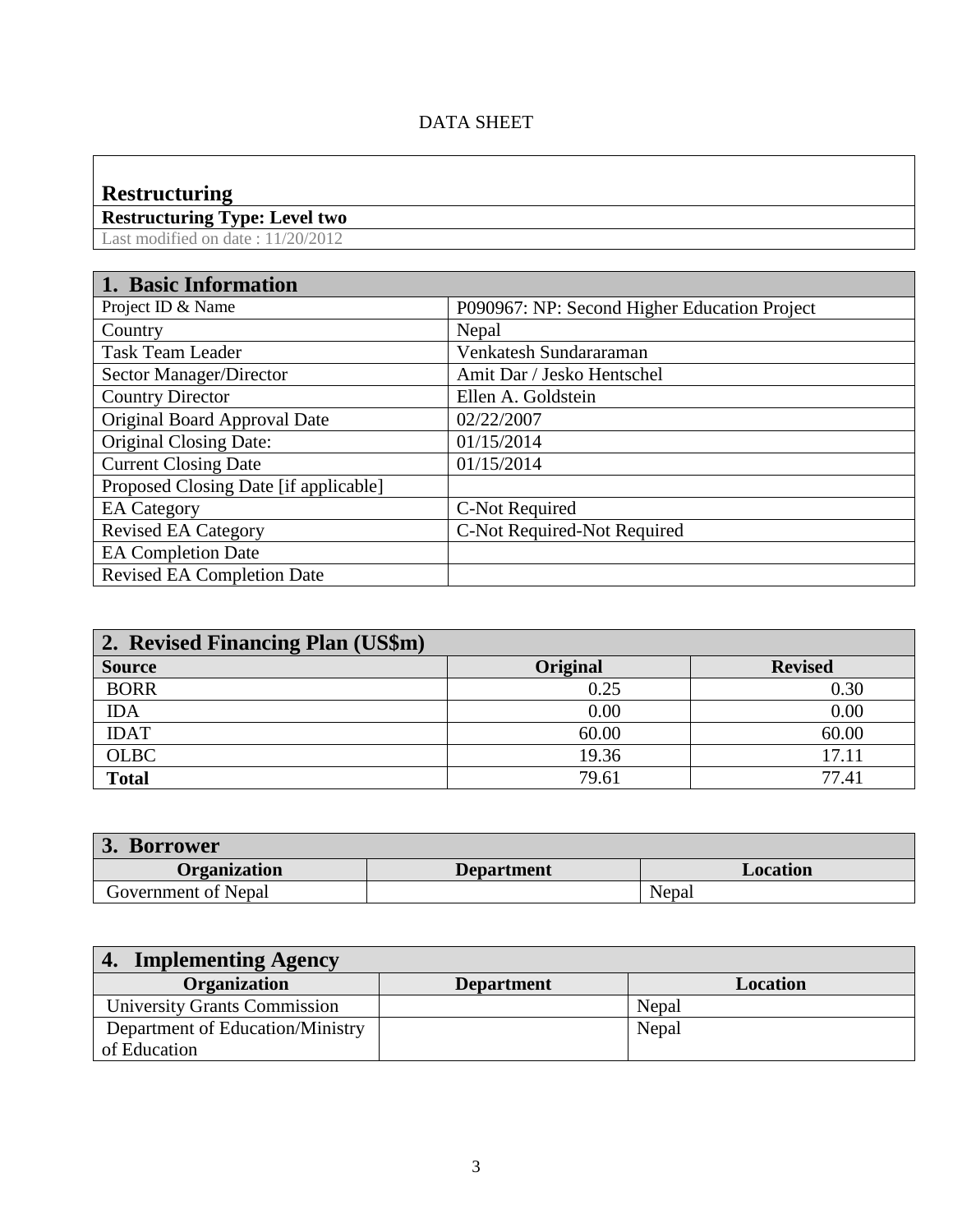| 5. Disbursement Estimates (US\$m)                 |              |                   |  |  |  |  |
|---------------------------------------------------|--------------|-------------------|--|--|--|--|
| Actual amount disbursed as of 11/20/2012<br>37.02 |              |                   |  |  |  |  |
| <b>Fiscal Year</b>                                | Annual       | <b>Cumulative</b> |  |  |  |  |
| 2012                                              | 0.00         | 37.02             |  |  |  |  |
| 2013                                              | 16.00        | 53.02             |  |  |  |  |
| 2014                                              | 6.98         | 60.00             |  |  |  |  |
|                                                   | <b>Total</b> | 60.00             |  |  |  |  |

| <b>6. Policy Exceptions and Safeguard Policies</b>                                       |             |
|------------------------------------------------------------------------------------------|-------------|
| Does the restructured project require any exceptions to Bank policies?                   |             |
|                                                                                          |             |
|                                                                                          |             |
| Does the restructured projects trigger any new safeguard policies? If yes, please select | $\mathbf N$ |
| from the checklist below and update ISDS accordingly before submitting the package.      |             |

# **7a. Project Development Objectives/Outcomes Original/Current Project Development Objectives/Outcomes**

Project Development Objectives:(a) enhanced quality, efficiency and relevance of higher education through a set of systemic reforms, and incentives to selected institutions; and (b) improved access for academically qualified students from disadvantaged groups in (i) higher education and (ii) higher secondary education.

# **7b. Revised Project Development Objectives/Outcomes** [if applicable]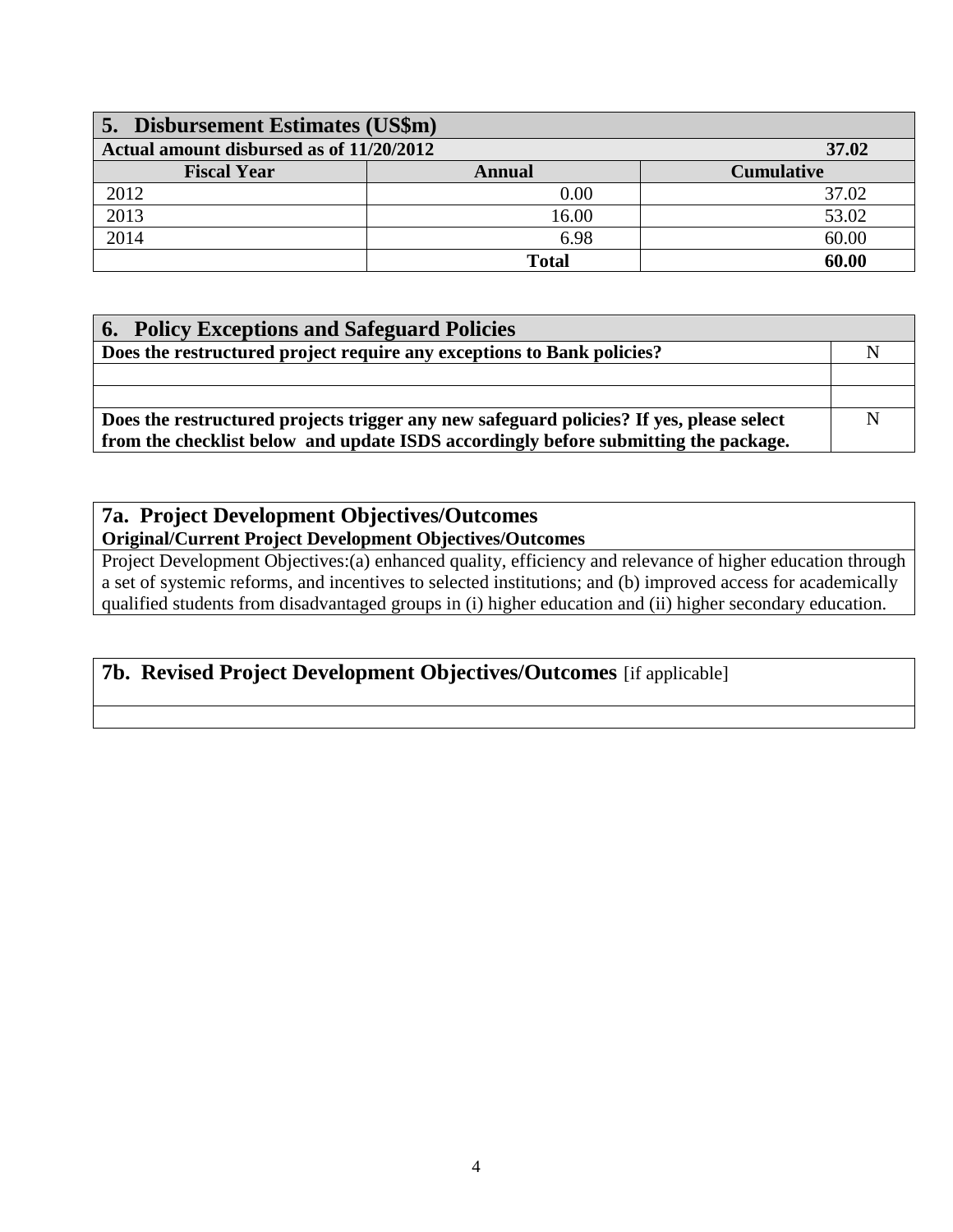# **ANNEX 1: Reallocation of Proceeds**

\_\_\_\_\_\_\_\_\_\_\_\_\_\_\_\_\_\_\_\_\_\_\_\_\_\_\_\_\_\_\_\_\_\_\_\_\_\_\_\_\_\_\_\_\_\_\_\_\_\_\_\_\_\_\_\_\_\_\_\_\_\_\_\_\_\_\_\_\_\_

# NEPAL – SECOND HIGHER EDUCATION PROJECT PROJECT ID: P090967 GRANT

# **Restructuring Paper**

1. Proceeds for Nepal, Second Higher Education Project, Grant No H274-NEP, Project ID P090967 will be reallocated as follow:

| <b>Category of Expenditure</b>                                                                                   | <b>Allocation, SDR</b>   |                | % of Financing |                |                          |
|------------------------------------------------------------------------------------------------------------------|--------------------------|----------------|----------------|----------------|--------------------------|
| <b>Current</b>                                                                                                   | <b>Revised</b>           | <b>Current</b> | <b>Revised</b> | <b>Current</b> | <b>Revised</b>           |
| (1)<br>(a) Subproject Grants under Part 1.A of the<br>Project (UGC)                                              | No<br>change             | 12,580,000     | 15,400,000     | 100%           | No<br>change             |
| (b) Research Grants under Part 1.B of the<br>Project (UGC)                                                       | N <sub>0</sub><br>change | 2,610,000      | 1,980,000      | 100%           | No.<br>change            |
| (c) Scholarships under Part 2.A of the<br>Project (UGC)                                                          | N <sub>o</sub><br>change | 2,770,000      | 2,770,000      | 100%           | N <sub>o</sub><br>change |
| (d) Tribhuvan University Subproject Grants<br>under Part 1.C of the Project (UGC)                                | N <sub>0</sub><br>change | 9,550,000      | 7,820,000      | 100%           | No<br>change             |
| (2) Subproject Grants under Part 3 of the<br>Project (DOE)                                                       | N <sub>o</sub><br>change | 8,920,000      | 9,480,000      | 100%           | N <sub>0</sub><br>change |
| (3)<br>(a) Goods, Services, Training and Study<br>Tours under Parts 1.B, 2.B and 4.A of the<br>Project (UGC)     | N <sub>o</sub><br>change | 1,070,000      | 1,258,000      | 100%           | N <sub>o</sub><br>change |
| (b) Goods, Services, Training and Study<br>Tours for Tribhuvan University under Part<br>4.B of the Project (UGC) | N <sub>0</sub><br>change | 420,000        | 510,000        | 100%           | No.<br>change            |
| 4.Goods, Services, Training and Study<br>Tours under Part 3 of the Project (DOE)                                 | No<br>change             | 790,000        | 560,000        | 100%           | No<br>change             |
| (5)<br>(a) Incremental Operating Costs under<br>Parts 1.B, 2.B and 4.A of the Project<br>(UGC)                   | No<br>change             | 1,050,000      | 1,192,000      | 90%            | No<br>change             |
| Incremental Operating Costs<br>(b)<br>for<br>Tribhuvan University under Part 4.B of the<br>Project (UGC)         | N <sub>o</sub><br>change | 260,000        | 430,000        | 90%            | N <sub>0</sub><br>change |
| (6) Incremental Operating Costs under Part<br>3 of the Project (DOE)                                             | No<br>change             | 530,000        | 200,000        | 90%            | N <sub>o</sub><br>change |
| 7. Unallocated                                                                                                   | N <sub>o</sub><br>change | 1,050,000      | $\mathbf{0}$   |                |                          |

# **Table 1: Reallocation of Proceeds**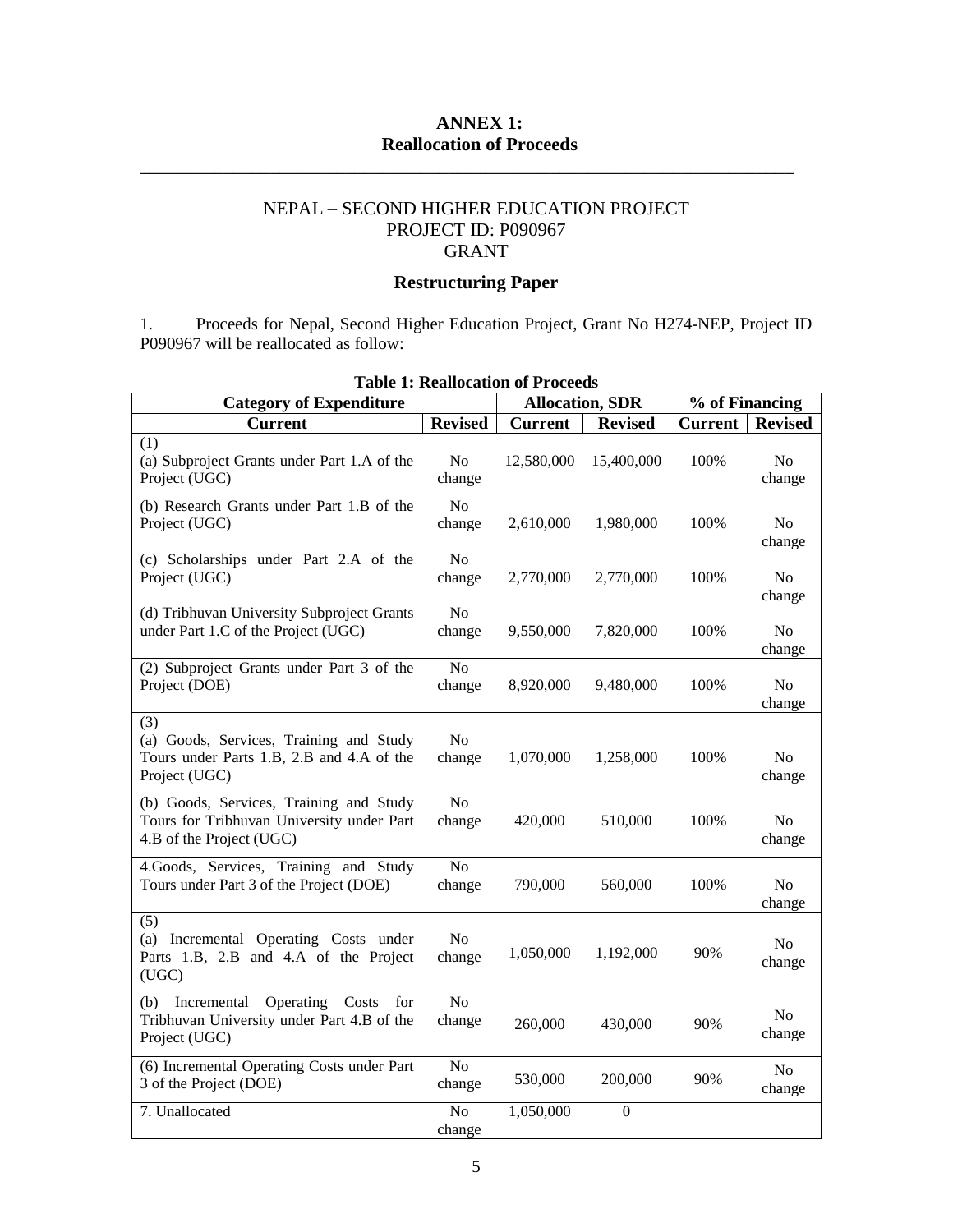| <b>Category of Expenditure</b> |  | <b>Allocation, SDR</b> |                | % of Financing           |  |
|--------------------------------|--|------------------------|----------------|--------------------------|--|
| <b>Revised</b><br>Current      |  | <b>Current</b>         | <b>Revised</b> | <b>Current   Revised</b> |  |
| Total                          |  | 41,600,000             | 41,600,000     |                          |  |

#### **Implementation Progress**

2. The project is currently rated moderately satisfactory. Notable improvements have been recorded after the project was restructured (level 1) in March 2011. It is likely that project will meet its revised targets related to the Key Performance Indicators and Intermediate Result Indicators by the closing date (January 15, 2014). Some of the key achievements are: (i) increased participation of Tribhuvan University constituent campuses in opting for autonomy, and decentralization, and in conducting new market relevant programs, (ii) phase out of Proficiency Certificate Level programs (equivalent to Grades 11 and 12) from Tribhuvan University to Higher Secondary Schools (HSSs), and participation of about 800 community HSSs with focus on the Science Programs in project supported reforms; (iii) establishment of Quality Assurance and Accreditation System (QAAS), and Higher Education Management Information System (HEMIS) at the University Grants Commission; (iv) introduction of formula based funding of universities; (v) establishment of targeted approach for scholarship using Proxy Means Testing (PMT) approach; and (vi) participation of 90 community campuses in project supported reforms..

## **Progress on KPIs**

#### *Outcome indicators*

 $\overline{a}$ 

3. Of the 10 project indicators, 6 have already met the project targets<sup>1</sup>; higher secondary education has exceeded the original, revised and new targets. One outcome indicator – pass rate at bachelors level in participating institutions - is close to the target (93%) ; three other outcome indicators: (i) *enrollment of HE students in market relevant programs* (a new sub-component added in 2011) with 16 (of 20) new programs already started, – is also expected to meet the target; (ii) *girl share in HE*: original target of girls' share (35%) is already met (40.36%); with current progress trend, project is likely to meet the revised target of 44% by the closing date; and (iii) *share of higher education enrolment in participating institutions,* with growing number of participating institutions in the project, will also meet the target.

## *Intermediate Result Indicators (IRIs)*

4. Component 1: There are 5 IRIs under this component and the progress status is as follows: (i) Campus Autonomy: Three TU constituent campuses obtained autonomy meeting the revised project target; three others have submitted strategic plan to obtain autonomy<sup>2</sup>; (ii) Campus Decentralized: 47 TU constituent campuses obtained decentralization against the project target of 45; (iii) number of community campuses getting project support reached the revised project target of 90 ( the original target was only 10 campuses); (iv) project target of pass rate (26%) met for Master program, and close to meet (35.76% against the target of 36%) for Bachelor program; (v) Publication in referred journals: 10 papers published in Refereed Journals (RJ) and 13 more in Professional Journals (PJ) against the project target of 20 (in RJ) by the research awardees; (vi) Start of new program windows: 16 programs started against the project target of 20 and 6 others are in immediate pipeline.

<sup>1</sup> These 6 indicators (achievement/project targets) are: (i) Number of institutions accredited 6/6; (ii) student pass rate at Master level (27.2%/26%); (iii) share of enrollment from dalits/disadvantaged groups in participating HE institutions 15.21%/13.50%); (iv) share of enrollment in participating Community Higher Secondary Schools: (a) total 201,256/16,3000; (b) girls 51.14%/50%; (c) dalits (7.20%/6.20%).

<sup>&</sup>lt;sup>2</sup> Autonomy is a policy of the Government/Tribhuvan University, and SHEP has been supporting it through Incentive, Matching and Performance Grants.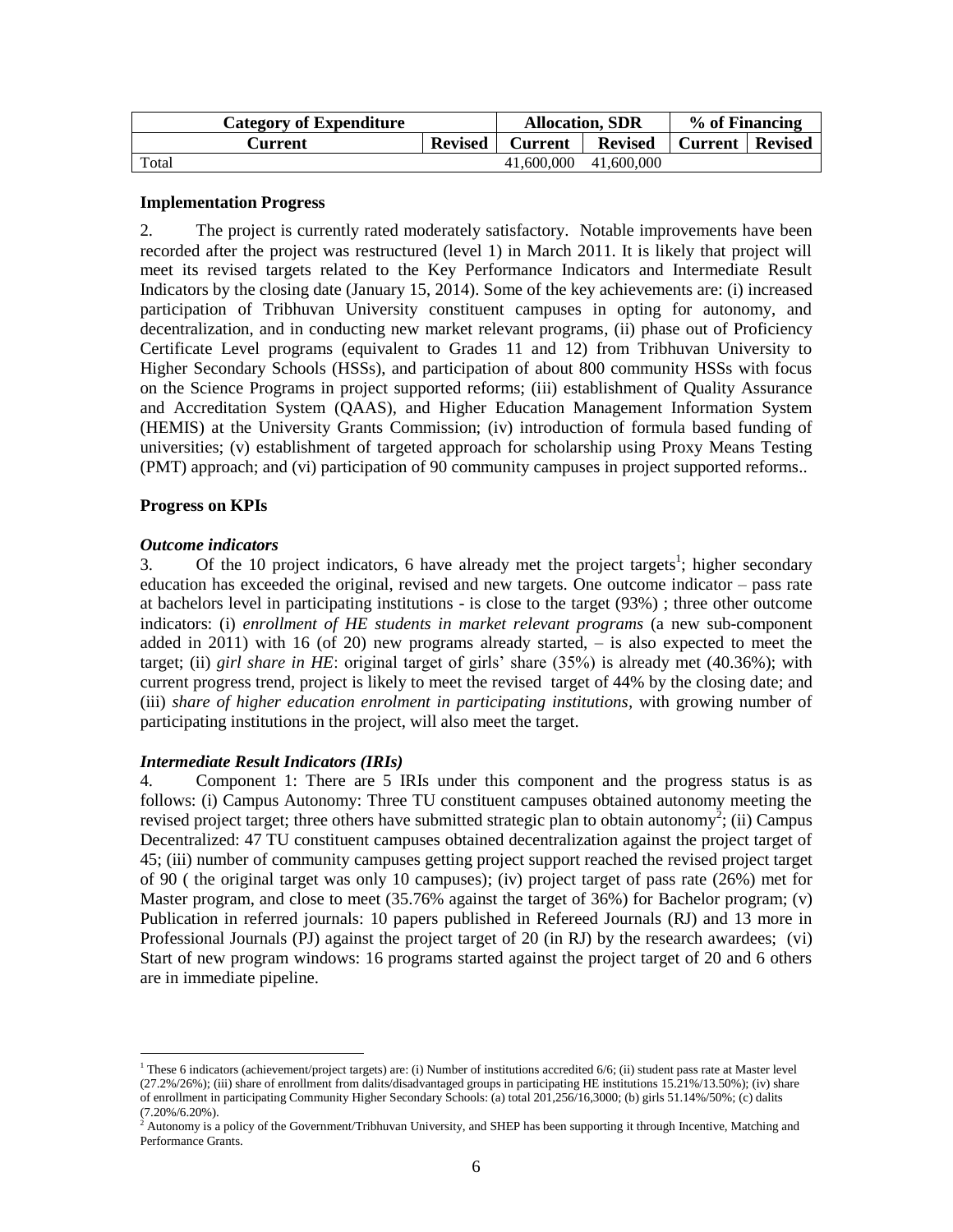## *Component 2* (targeted scholarship)

5. The number of beneficiaries receiving the Proxy Means Testing (PMT) based financial assistance has reached 6,602 students against the project target of 7,800 (Bachelor: 3,476 students against 3,500 target; and Plus 2: 3,126 against 4,300). With the improved PMT administration<sup>3</sup>, student selection/monitoring in 2011/12 have significantly improved and the project is likely to exceed its targets.

#### *Component 3* (Higher Secondary Component)

6. Two intermediate result indicators mapped to this component have already met or exceeded the project targets: (i) enrollment in the community higher secondary schools has reached 342,720 against original target of only 68,000 and the revised target of 256,000, and (ii) share of enrollment in the science stream in participating community higher secondary schools already met the project target of 2.6%.

#### *Component 4 (System Capacity Strengthening)*

7. Results on this front are also improving, except the adherence of academic calendar by some TU Bachelor programs: (i) the Quality Assurance and Accreditation System is established and functional at UGC; six institutions accredited meeting the project targets, and 41 others have shown interest for accreditation and 8 of them are under review. This is one of the key achievements of the project. Draft documents related to the establishment of an independent National Accreditation Board (NAB) are under review by MOE. (ii) Higher Education EMIS is functional at UGC; Annual EMIS Reports have been regularly published for the last 3 years; UGC hired a Consulting firm for the development of web-based software/database EMIS, and TU-PIO is also closely working towards developing TU level EMIS; (iii) UGC is coordinating 5 sub-committees which have been engaged in developing a coherent Higher Education Policy; UGC plans to bring out the first draft by December 31, 2012. (v) Autonomy packages for Decentralized Campuses developed by TU: 6/10; project is likely to reach the target by the closing date.

8. Despite numerous efforts TU has failed to follow its published academic calendar in most of the Bachelor and some Mater programs of Humanities and Social Sciences, Education, and Management faculties that cater a large number of students. TU therefore has started reform for improved examination EMIS. This is a critical intervention towards timely conduction of exams and results publications – key bottlenecks towards maintaining the academic calendar; project is also supporting this reform.

## *Disbursement*

9. Fund release to the beneficiary institutions is linked with performance of predefined tasks under each component / sub-component of the project. Fund flow is therefore lagging behind the physical progress, owing to the fact that each release demands verification of completed tasks. Total project disbursement as of October 2012 is SDR 23.96 million/US\$ 36.87 million; (57.6%). Tables 2 and 3 below indicate the trends of category-wise as well as annual disbursements. With the claims in the pipeline and proposed reallocation, the funds are expected to be fully utilized by the closing date.

| Category | <b>Category Description</b>                              | <b>Allocated</b> | <b>Disbursed</b> | <b>Undisbursed</b> |
|----------|----------------------------------------------------------|------------------|------------------|--------------------|
| 1A       | Subproject Grants under Part 1.A of the<br>Project (UGC) | 12.58            | 9.53             | 3.05               |

**Table 2: Category–wise allocation and Disbursement, SDR, million**

 $\overline{a}$ <sup>3</sup> Student Financial Assistance Fund Development Board has developed web-based administration.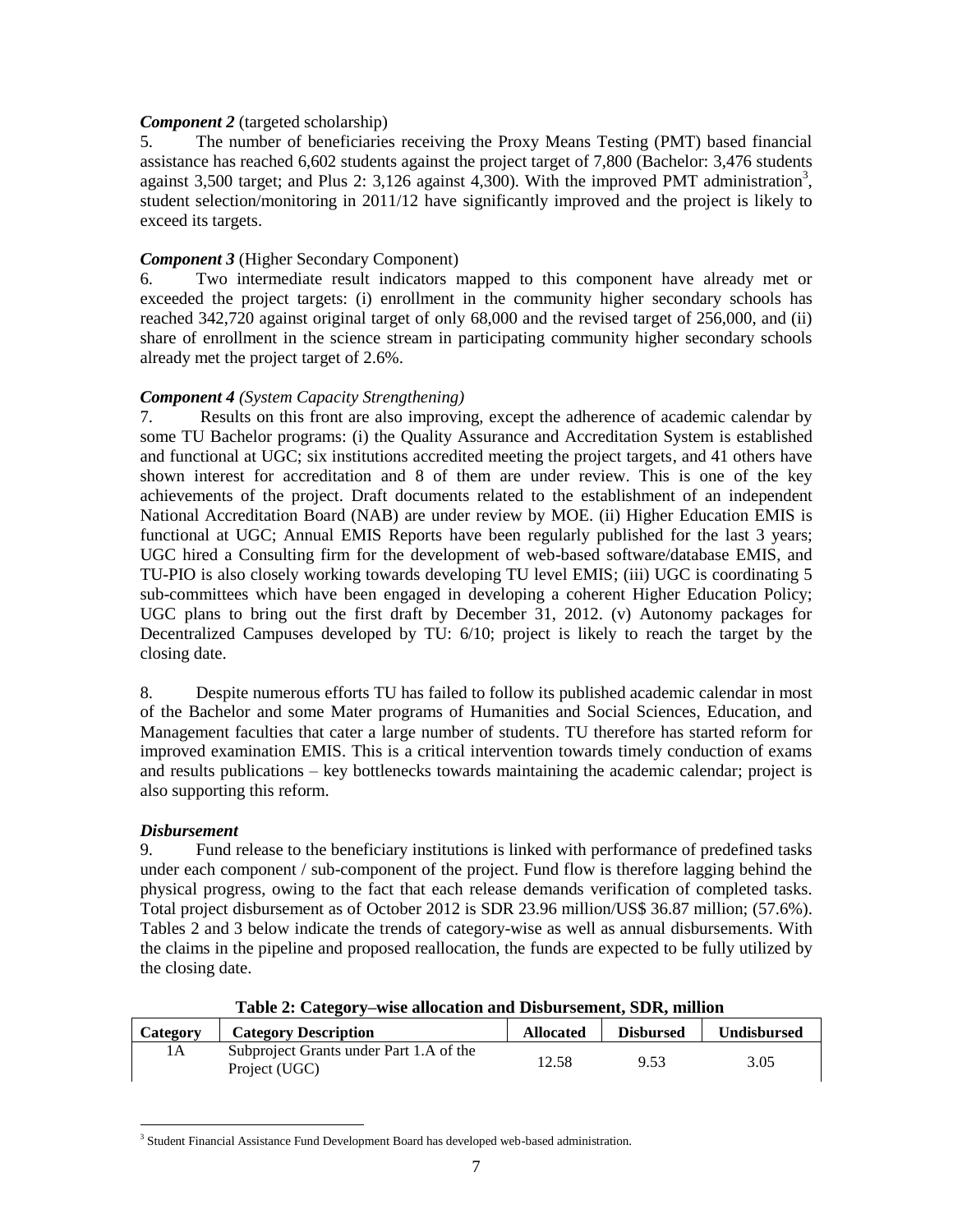| Category       | <b>Category Description</b>                                                                       | <b>Allocated</b> | <b>Disbursed</b> | <b>Undisbursed</b> |
|----------------|---------------------------------------------------------------------------------------------------|------------------|------------------|--------------------|
| 1B             | Research Grants under Part 1.B of the<br>Project (UGC)                                            | 2.61             | 0.68             | 1.93               |
| 1 <sup>C</sup> | Scholarships under Part 2.A of the Project<br>(UGC)                                               | 2.77             | 0.59             | 2.18               |
| 1D             | TU Reform Grants under Part 1.C of the<br>Project (UGC)                                           | 9.55             | 1.36             | 8.19               |
| $\overline{2}$ | Subproject Grants under Part 3 of the<br>Project (DOE)                                            | 8.92             | 8.68             | 0.24               |
| 3              | Goods, Services, Training and Study Tours<br>under Parts 1.B, 2.B and 4.A of the Project<br>(UGC) | 1.07             | 0.61             | 0.46               |
| 3B             | Goods, Services, Training and Study Tours<br>for TU under Part 4.B of the Project<br>(UGC)        | 0.42             | 0.05             | 0.37               |
| 4              | Goods, Services, Training and Study Tours<br>under Part 3 of the Project (DOE)                    | 0.79             | 0.46             | 0.33               |
| 5              | <b>Incremental Operating Costs under Parts</b><br>1.B, 2.B and 4.A of the Project (UGC)           | 1.05             | 0.44             | 0.61               |
| 5B             | Incremental Operating Costs for TU under<br>Part 4.B of the Project (UGC)                         | 0.26             | 0.04             | 0.22               |
| 6              | Incremental Operating Costs under Part 3<br>of the Project (DOE)                                  | 0.53             | 0.04             | 0.49               |
| $\tau$         | Unallocated                                                                                       | 1.05             | 0.00             | 1.05               |
| $DA-A$         | Designated Account                                                                                | 0.00             | 0.85             | $-0.85$            |
| $DA-B$         | Designated Account                                                                                | 0.00             | 0.63             | $-0.63$            |
|                | <b>Total</b>                                                                                      | 41.60            | 23.96            | 17.64              |

| <b>FY</b>                                   | Febr-<br>July<br>2007 | Aug<br>$2007 -$<br>July<br>2008 | Aug<br>2008-<br>July<br>2009 | Aug<br>2009-<br>July<br>2010 | Aug<br>$2010-$<br><b>July 2011</b> | Aug 2011-October<br>31, 2012 |
|---------------------------------------------|-----------------------|---------------------------------|------------------------------|------------------------------|------------------------------------|------------------------------|
| Annual Disbursement,<br>US\$, million $4$   | 0.00                  | 5.09                            | 2.54                         | 7.99                         | 7.64                               | 12.98                        |
| Cumulative<br>Disbursement, US\$<br>million | 0.00                  | 5.09                            | 7.63                         | 15.62                        | 23.26                              | 36.87<br>(SDR 23.96 million) |

# *Risk and Risk Mitigation*

10. Three implementation risks are: (i) possible delays in budget release from the government to UGC and subsequently to the beneficiaries due to the fact that full budget for FY 2012/13 yet to be passed is affected by political uncertainty; (ii) possibilities of fund demand by the beneficiaries on Matching Grants, which may exceed the project allocation; (iii) weak project monitoring by the implementing agencies. On (i), the Bank task team is in close coordination with the recipient including MOE and MOF to ensure government commitment of timely fund

 $\overline{a}$  $4$  Based on the expenditure of respective FYs (between July 16- July 15 next year)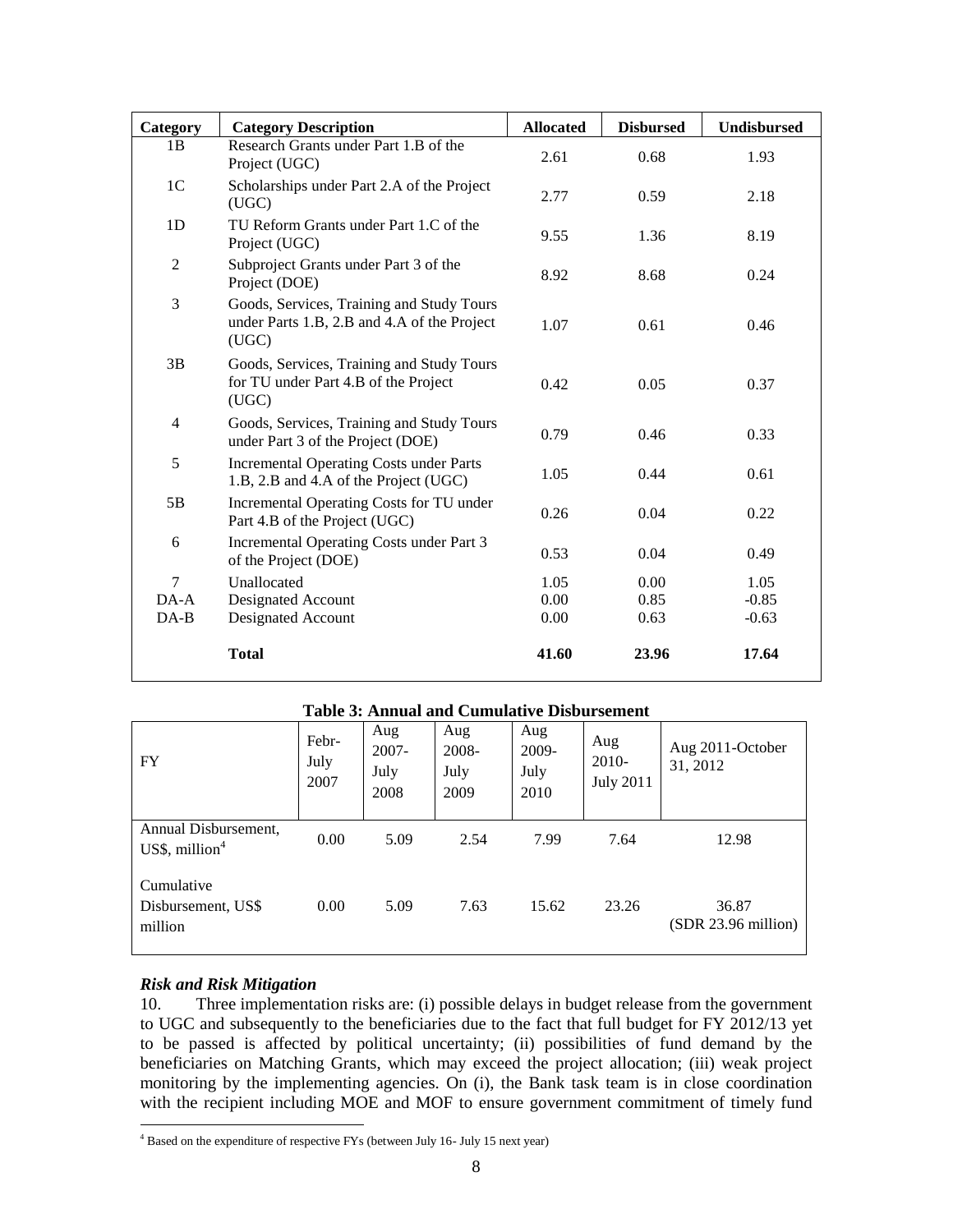release for project funded activities, and also to take immediate actions. On (ii), UGC and TU-PIO will finalize the beneficiaries' Procurement Plan for FY 2012/13 taking into account the possibilities of available project resources. On (iii), Bank task team has intensified supervision for improved monitoring and reporting by the implementing agencies.

## **Reasons for the proposed reallocation**

11. The IDA task team and the implementing agencies carried out detailed disbursement estimates under each of the components/categories. The estimates take into account the already disbursed grants and committed funds by the project closing date including the evaluation of US dollar against the Nepalese Rupee (NPR)<sup>5</sup>. While some of the components/categories are in budget shortfall, others are in surplus. It was therefore critical to reallocate the funds between components / categories and from unallocated funds.

12. To meet the demand of Matching and Performance grants from a number of participating community campuses and small universities, funds have been reallocated to UGC Reform Grant (Category 1A); the fund will also cover the additional demand for Quality Assurance and Accreditation (QAA) of institutions due to demonstrative effect of the project supported QAA system<sup>6</sup>. Research sub-component will meet the project target, there will however be a surplus of SDR 0.63 million in Research funding (Category 1B) due to 30% (approx.) exchange gain of US\$ against the local currency.

13. To address the demand of PMT based scholarship and in the environment of improved PMT based scholarship administration, number of beneficiaries for scholarship has been increased from 7,800 to 12,500; the original fund allocation of SDR 2.77 million will cover the additional students owing to: (i) USD exchange gain; and (ii) beneficiary attrition trend of about 25%. With the above arrangement, beneficiary students completing the prescribed academic programs would be around 9,375, about 20% more than the project target.

14. The project met the target of participation of TU campuses in autonomy. Similarly, some demonstrative effect of the autonomy also observed<sup>7</sup>. However, due to delayed participation, these campuses would not be able to claim the allocated Reform grants; there would be a surplus of SDR 1.73 million allocated for this sub-component (Category 1D).

15. Given that UGC and TU-PIO have enhanced activities on project monitoring, capacity building, EMIS development, strengthening of QAA system, and developing a coherent higher education policy, additional funds would be needed for these tasks under respective categories of UGC and TU-PIO (Categories 3, 3B, 5, 5B). However, in the case of DOE (Component 3), part of the funds under categories 4 and 6 would be in surplus due to the fact that existing DOE administration management system/resources are being used for these activities.

16. Higher Secondary Education (Component 2) has already disbursed about 97% of the grant (SDR 8.68 million disbursed) including SDR 2.12 million that was reallocated in the level 1 restructuring in May 2011. There was no possibility of further reallocation from higher education (Component 1, 2, and 4) to this component even though it was discussed in the last two consecutive Consultations that such possibility would be explored so that additional science

 $\overline{a}$ <sup>5</sup> The project beneficiaries receive grants  $\omega$  US\$ 1 = NPR 65 that was agreed in the beginning of the project in 2007, while the current exchange rate is @ NPR 84 (adopted for calculation); this exchange gain has been accounted in the restructuring/reallocation.

<sup>6</sup> Each interested constituent and community campus (CC) including Scheme B through D (CC) will receive incentive grant of US\$ 3,000.00 to prepare the Self Study Report (SSR) in 2 installments, and an additional Performance Grant of US\$ 5,000.00 (each) once they complete the due process of QAA cycle.

 $7$  TU constituent campuses are also engaged in restructuring after PCL phase out, and in decentralization - both are performance indicators leading towards reforms and autonomy, project is supporting.